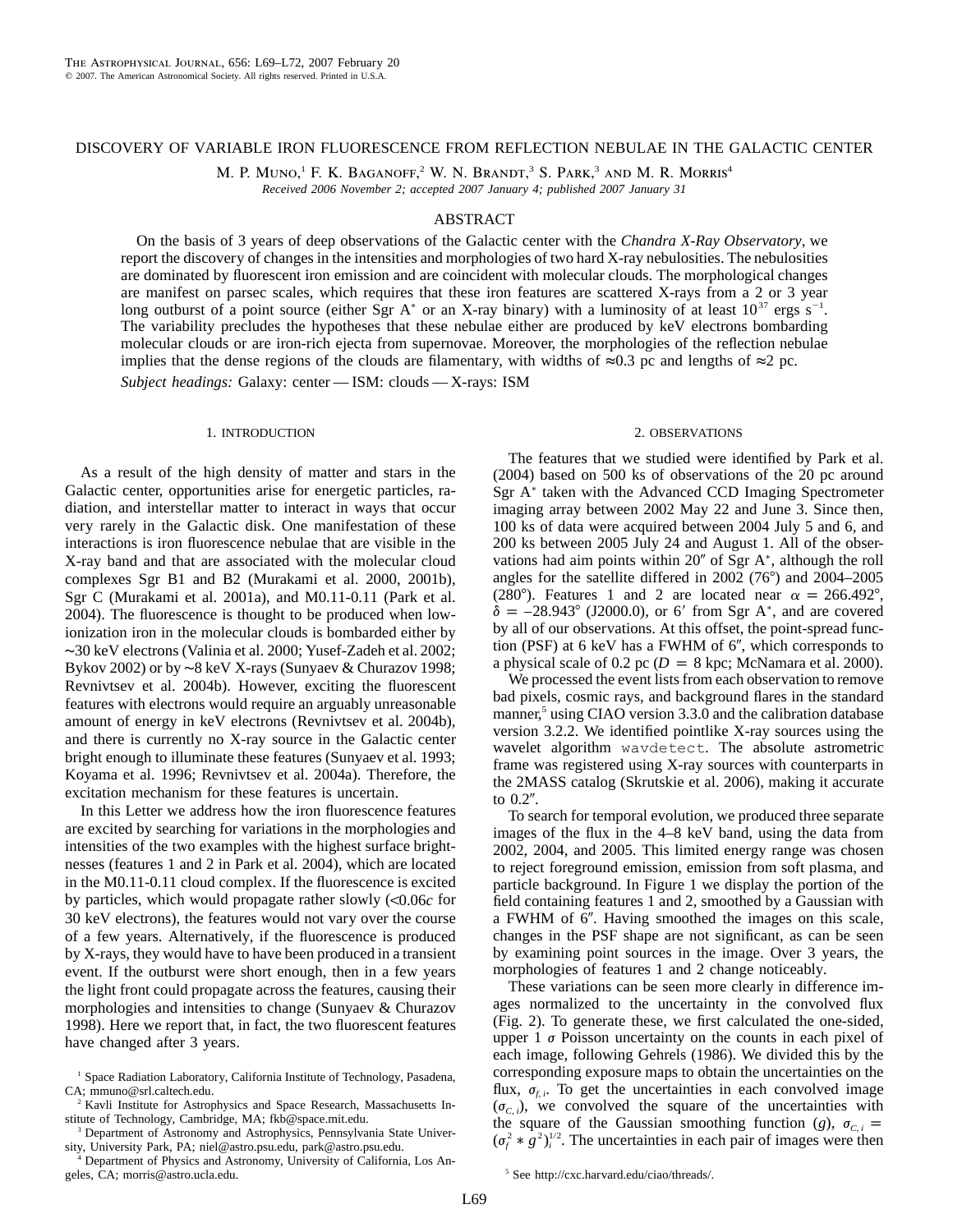

FIG. 1.—Hard (4–8 keV) X-ray images of the  $6' \times 6'$  field around the iron fluorescent features (centered at  $\alpha$ ,  $\delta = 266.44156, -28.94267$  [J2000.0]), illustrating their evolution as a function of time. The solid ellipses denote the locations of the fluorescent iron features from Park et al. (2004). The dashed ellipses in the top panel denote the regions used for background extraction. The bar at top displays the mapping between flux and color, with red indicating the brightest emission, and blue the faintest.



FIG. 2.—Significance maps of the difference in flux received in the 4– 8 keV band. Red indicates an increase in intensity. At the locations of the fluorescent features, the variations in flux are spatially coherent, indicating that the diffuse features have changed in shape and intensity. The changes are more significant in the 2005–2002 difference map, because the exposure was twice that in 2004. The bar at the top of the figure provides the mapping between significance and color.

added in quadrature to obtain those of the difference images. The difference images were divided by the uncertainty maps to obtain the significance maps.

In Figure 2, red features were defined to be brighter in the later images; a clear example is the transient source XMM J174554.4-285456 (Porquet et al. 2005; Muno et al. 2005), which appeared in 2004 just north of the center of the image. We find significant variations in several places in the field. The main ridge that composed feature 1 in 2002 faded at the 3  $\sigma$ level by 2005, while the northern part of the feature on either side of the ridge brightened by 4  $\sigma$ . For feature 2, we find that the southern portion faded by 3  $\sigma$  between 2002 and 2005, whereas the eastern portion shifted farther east and became more extended at the 4–5  $\sigma$  level. We also find 3–4  $\sigma$  increases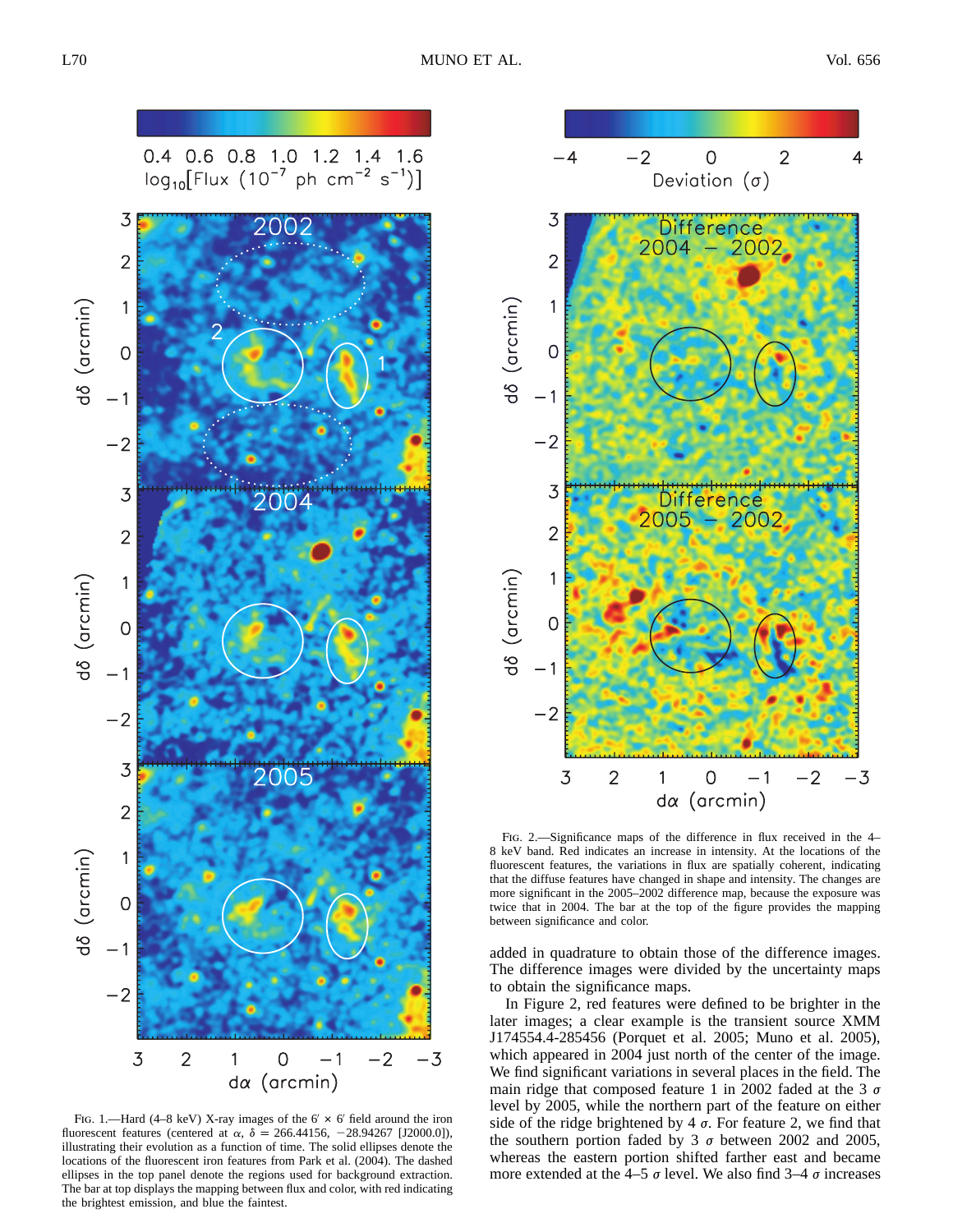

Fig. 3.—Spectra of fluorescent features 1 and 2. The top panels display the spectra in units of detector counts (*crosses*). The solid line is the best-fit model of an absorbed power law and two narrow lines at 6.4 and 7.0 keV. The bottom panels display the residuals, in units of the statistical uncertainty in the counts in each bin. The dominant feature in each spectrum is the iron line at 6.4 keV.

in the flux to the east of feature 2 and the south of feature 1. The pervasive nature of these variations is not surprising, because the entire field contains molecular gas (Tsuboi et al. 1999) and exhibits diffuse iron  $K\alpha$  emission (Muno et al. 2004).

Next, we extracted spectra of the diffuse features. The source spectra were extracted from the solid ellipses in Figure 1 (*top*) and the background from the dotted ellipses. We excluded events that fell within circles circumscribing the 92% encircled-energy contours of the PSFs for each point source. The backgroundsubtracted spectra were grouped so that each bin had a signal-tonoise ratio of  $>5$ . Spectra for all of the data are displayed in Figure 3.

We modeled the spectra from the 2002 and 2004–2005 epochs jointly using XSPEC, as a power-law continuum with photon index  $\Gamma$  and normalization  $N_{\Gamma}$ , and two narrow iron lines at 6.40 (Fe K $\alpha$ ) and 7.06 keV (Fe K $\beta$ ). We assumed that this emission was absorbed by the interstellar medium  $(N<sub>H. ISM</sub>)$ , plus a component of the absorption intrinsic to the associated molecular clouds  $(N_{\text{H, cloud}})$  that covered a variable fraction of the emitting region  $(f_{cloud})$ . The use of such a "partial covering" factor  $(f_{cloud})$  was motivated by the assumption that the emission from the clouds would take place at a range of optical depths. We also assumed that  $\Gamma$  and  $N_{\text{H, ISM}}$  were identical for both features during both epochs. In Table 1 we list the best-fit parameter values, iron equivalent widths, and fluxes.

Both features have extremely strong Fe  $K\alpha$  emission, with equivalent widths of  $\approx$ 1 keV (Park et al. 2004). The Fe K $\beta$ emission is ≈10%–15% of the strength of the K $\alpha$  line, as is expected for fluorescent emission (e.g., Murakami et al. 2000). Both features are heavily absorbed, so most of the observed flux is received between 4 and 8 keV. We find that for feature 1, despite the noticeable changes in the morphology, the 4– 8 keV flux and the iron flux in the extraction region remained constant between 2002 and 2005. For feature 2, the inferred iron flux remained constant, but the observed 4–8 keV flux declined by  $26\% \pm 7\%$ .

#### 3. DISCUSSION

We have found that two fluorescent iron features located 6' (14 pc in projection) from Sgr A<sup>\*</sup> varied in morphology and intensity between 2002 and 2005 (Figs. 1 and 2 and Table 1). These changes require that the illuminating source varied on a timescale shorter than 3 years. Moreover, the features are ≈0.3' wide and ≈1' long, which corresponds to projected physical sizes of  $\approx 0.7 \times 2$  pc. The smaller dimension constrains

TABLE 1 Spectra of the Iron Fluorescence Features

|                                      | FEATURE I              |                     | FEATURE 2              |                        |
|--------------------------------------|------------------------|---------------------|------------------------|------------------------|
| PARAMETER                            | 2002                   | 2004-2005           | 2002                   | 2004-2005              |
| $N_{\rm H,\,ISM}$                    | $11^{+2}_{-1}$         | 11 <sup>a</sup>     | 11 <sup>a</sup>        | 11 <sup>a</sup>        |
| $N_{\text{H, cloud}}$                | $25^{+4}_{-2}$         | $23^{+4}_{-2}$      | $29^{+20}_{-6}$        | $64^{+26}_{-18}$       |
| $f_{\text{cloud}} \dots \dots \dots$ | 1.0 <sup>b</sup>       | 1.0 <sup>b</sup>    | $0.61_{-0.05}^{+0.10}$ | $0.76^{+0.08}_{-0.05}$ |
| $\Gamma$                             | $1.84^{+0.03}_{-0.13}$ | $1.84^{\circ}$      | $1.84^{\circ}$         | $1.84^{\circ}$         |
| $N_{\rm r}$                          | $6^{+2}_{-2}$          | $5^{+4}_{-2}$       | $6^{+1}_{-2}$          | $8^{+6}_{-2}$          |
| $F_{\kappa\alpha}$                   | $18^{+2}_{-1}$         | $16^{+1}_{-1}$      | $19^{+3}_{-2}$         | $18^{+8}_{-4}$         |
| $F_{K\beta}$                         | $2.1^{+0.6}_{-0.6}$    | $1.9^{+0.9}_{-0.9}$ | $1.5^{+0.8}_{-0.8}$    | $1.9^{+1.7}_{-1.8}$    |
| $EW_{K\alpha}$                       | $1000^{+240}_{-90}$    | $1010^{+190}_{-90}$ | $930^{+160}_{-160}$    | $690^{+220}_{-220}$    |
| $EW_{K\beta}$                        | $140^{+70}_{-20}$      | $150^{+60}_{-70}$   | $90^{+40}_{-45}$       | $90^{+100}_{-80}$      |
| $F_{\rm x}$                          | $4.0^{+0.2}_{-0.2}$    | $3.7^{+0.2}_{-0.2}$ | $5.7^{+0.3}_{-0.3}$    | $4.2^{+0.3}_{-0.3}$    |
| $F'_{x}$                             | $5.2^{+0.2}_{-0.3}$    | $4.8^{+0.2}_{-0.3}$ | $7.7^{+0.5}_{-0.4}$    | $5.5^{+0.3}_{-0.5}$    |

NOTES.—The reduced  $\chi^2$  for the joint fit was 211/176. The units are as follows:  $N_{\text{H, ISM}}$  and  $N_{\text{H, cloud}}$  are  $10^{22} \text{ cm}^{-2}$ ;  $N_{\text{r}}$  is  $10^{-4}$  photons  $\text{cm}^{-2}$  s<sup>-1</sup> keV<sup>-1</sup> at 1 keV;  $F_{\text{K}\alpha}$  and  $F_{\text{K}\beta}$  are 10<sup>-6</sup> ph cm<sup>-2</sup> s<sup>-1</sup>;  $EW_{K\alpha}$  and  $EW_{K\beta}$  are eV;  $F_X$  is the observed 4–8 keV flux in units of  $10^{-13}$  ergs cm<sup>-2</sup> s<sup>-1</sup>; and  $F'_x$  is the absorption-corrected 4–8 keV flux in units of  $10^{-13}$  ergs cm<sup>-2</sup> s<sup>-1</sup>. Uncertainties are 1  $\sigma$ , for 1 degree of freedom for the parameters, and for 7 degrees of freedom for the fluxes and equivalent widths.

<sup>a</sup> The interstellar absorption and photon index of the continuum were assumed to be identical for each spectrum.

<sup>b</sup> For feature 1,  $f_{cloud}$  was poorly constrained, so we fixed the parameter to its best-fit value of 1.

the minimum duration of the outburst to have been 2 years. The fact that two features with a projected separation of ≈12 lt-yr varied over the same time interval implies that the illuminating source and the target clouds have separations with a component along our line of sight.

Such rapid changes over the course of a few years would not be produced by steady, slow-moving sources such as ejecta from supernovae (Bykov 2002). These shifting iron fluorescence features also would not be produced by ≈30 keV electrons, which would have velocities of only 0.06*c* (and slower diffusion speeds). The most reasonable explanation for these variable fluorescent features is that they are scattered emission from the outburst of a transient hard X-ray source, such as an X-ray binary or the supermassive black hole Sgr  $A^*$ .

The luminosity of the source illuminating these reflection nebulae can be estimated from the optical depths of the scattering media coupled with the fluxes in the iron lines. The luminosity in the fluorescent Fe K $\alpha$  line is about 30% of the flux absorbed by the photoelectric edge, and so the observed flux can be computed from

$$
F_{\text{K}\alpha} = \frac{0.3}{4\pi D^2} \int_{E_0}^{\infty} \frac{\mathcal{L}_X(E)}{4\pi d^2} A(1 - e^{-\tau_{\text{Fe}}(E/E_0)^{-3}}) dE, \tag{1}
$$

where  $D$  is the distance from the observer to the fluorescing cloud,  $\mathcal{L}_X(E)$  is the specific luminosity of the illuminating source as a function of energy (units of photons  $s^{-1}$  keV<sup>-1</sup>), *d* is the distance between the source and the cloud, *A* is the area of the cloud projected toward the source, and  $\tau_{\text{Fe}}$  is the optical depth of the iron photoelectric edge at an energy  $E_0 = 7.1$  keV.

This equation can be simplified given the parameters of our nebulae. The optical depth is given by  $\tau_{\rm Fe} = N_{\rm H} \delta_{\rm Fe} \sigma_{\rm Fe}$ , where  $\sigma_{\text{Fe}} = 3.5 \times 10^{-20} \text{ cm}^2$  is the cross section for photoelectric absorption at 7.1 keV, and  $\delta_{\text{Fe}} = 3 \times 10^{-5}$  is the fractional abundance of iron for solar abundances. If we take  $N_{\text{H}} \lesssim 6 \times 10^{23} \text{ cm}^{-2}$  (Table 1), the optical depth to iron absorption is  $\tau_{\text{Fe}} \le 0.8$ , and  $1 - e^{-\tau} \approx \tau$  with an error of <30%. Next, we take  $D = 8$  kpc, define  $d_{10}$  to be normalized to 10 pc,